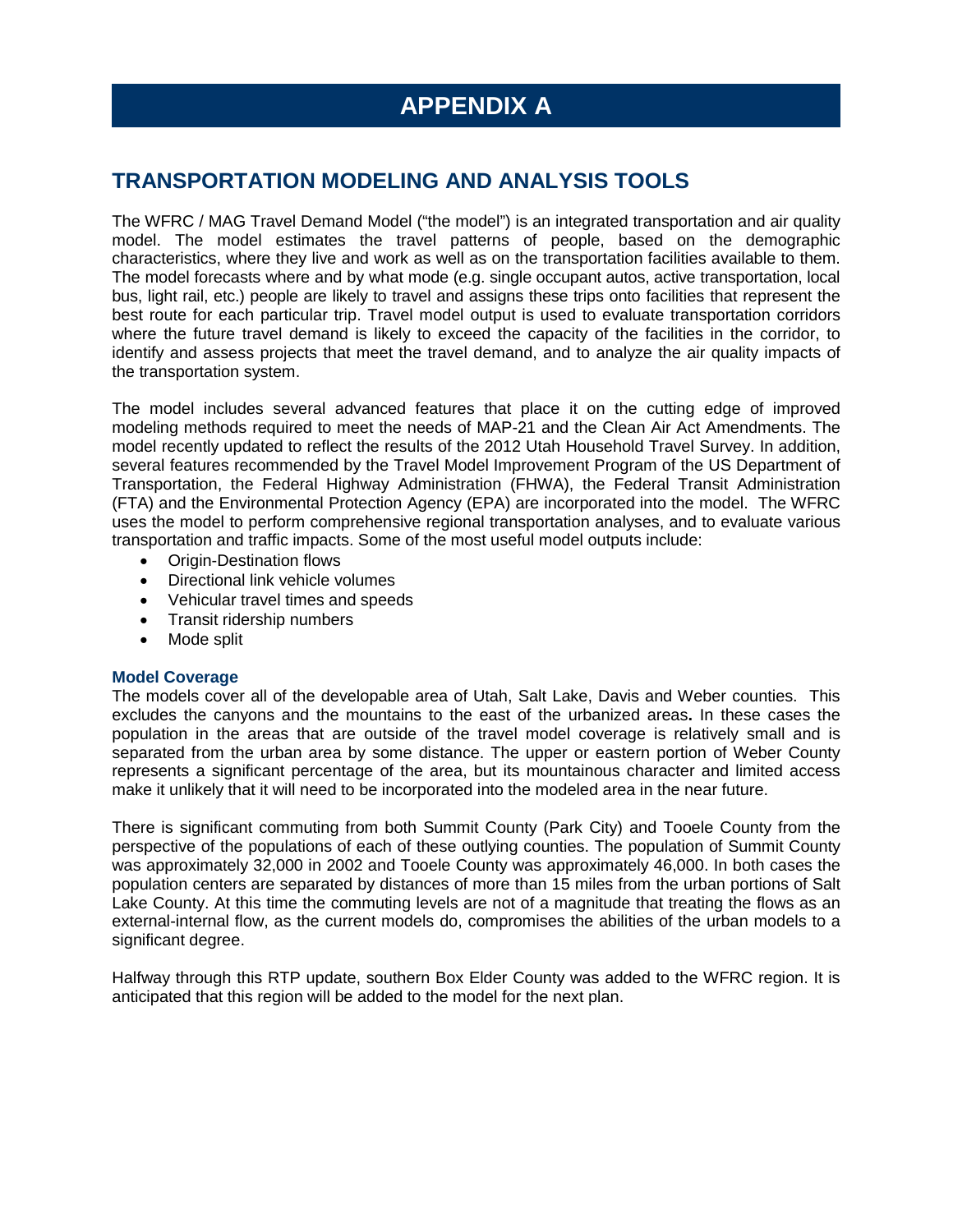#### **Model Structure**

System-wide transportation planning models are typically based on a four-step modeling process: trip generation, trip distribution, mode split, and trip assignment. The WFRC / MAG model incorporates these steps and adds an auto ownership model that is sensitive to urban design variables.

The model has a feedback loop between trip distribution and traffic assignment, which is a process that ensures consistency between travel congestion and times that influence trip distribution patterns and are also an outcome of trip assignment. Travel time, or more generally speaking accessibility, is calculated based on outputs from the assignment model, but also is an important determinant of trip distribution and mode split. Therefore it is customary to iterate these three models in order to reach a convergent solution as shown in Figure 1-2.

## **FIGURE 1-2**

## **CONCEPTUAL OVERVIEW OF THE WFRC / MAG MODEL**



At the start of a full model run, the auto ownership model estimates household auto ownership levels and then the trip generation model uses land use data and auto ownership to calculate trip ends at the Traffic Analysis Zone (TAZ) level. These trip ends are then paired into origins and destinations in the distribution model. In the mode split model, a mode of travel is selected for each trip. Trips are assigned to the highway network in the assignment model. The travel time feedback loop in the model is accomplished prior to mode choice by converting person trips to vehicle trips based on observed data.

## **Model Components**

Although considered a five-step process as stated above, the model is actually comprised of several steps and each step is programmed separately. These steps include, but are not limited to:

- **Auto ownership model** estimates the likelihood of each household in the region owning 0, 1, 2, 3+ cars. Auto ownership is a function of characteristics of the household and where the household is located. Auto ownership and availability is a strong predictor of trip making and mode choice behavior.
- **Trip generation model** calculates the number of person trips generated within each TAZ. The trip generation model parameters are developed from travel surveys collected in 1993 and 2001. The number of trips to and from a place is a function of the amount and types of land-use activity within the zone.
- **Trip distribution model** pairs the origins and destinations for each zone for each of the trip purposes. Trip generation estimates the number of trips to or from each TAZ, and the model completes the trip by describing which trip origins are linked with which trip destinations. The result of this is a person trip matrix for each trip type. Trip distribution links trip-ends of the same type based primarily on the spatial separation of different land-uses and observed sensitivities to trip length. One output of trip distribution is the person trip table for home to work that can be compared to the "Journey-to-Work" data provided by the Bureau of the Census.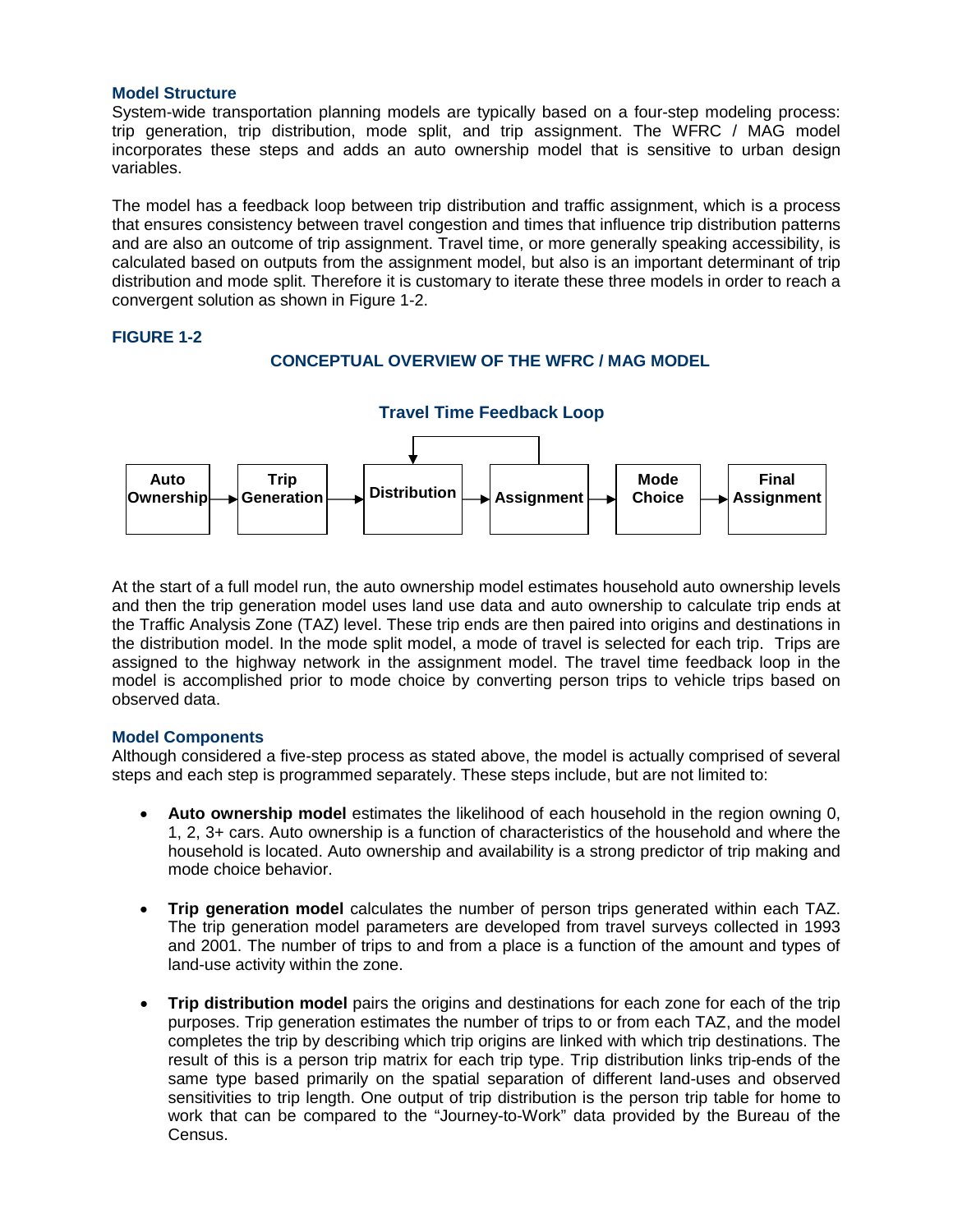- **Highway / transit skim builder** finds the best available travel path via each of the travel modes modeled. Several modes are explicitly modeled, including auto, transit modes (local bus, bus rapid transit, light rail, commuter rail) and non-motorized modes. Skims are reasonable approximations of the travel time and cost between all pairs of TAZs, and skims are described for each travel mode. The path-finding algorithms are calibrated based on observed travel paths and observed relationships between volumes and congested speeds.
- **Mode choice model** calculates which mode the person trips are likely to take based on availability and mode-specific parameters (e.g. time, cost, transit frequency). Mode split provides a breakdown of person trips by mode both for captive riders (people without automobiles) and for the total population. The mode choice model is developed based on observed data on mode preferences and what those preferences imply about sensitivities to mode attributes.
- **Vehicle assignment** model locates the "best" routes between each origin / destination pair and assigns the vehicle trips to the highway network. Important outputs of this module include number of vehicles on each roadway segment by time period and turning movements at intersections. Several other pieces of data can be extracted, including operating speeds, travel times, Vehicle Miles Traveled (VMT), Vehicle Hours of Travel (VHT), and Volume to Capacity (v/c) on links and at intersections. In addition, one can configure the vehicle assignment to save all the vehicle trips that use a single link in either direction (select link analysis) or all the vehicle trips that originate or are destined for a zone (select zone analysis).
- **Transit assignment** uses the transit trip table output from mode split and assigns person trips using transit to the appropriate transit route. This provides a means of viewing transit ridership graphically and understanding the relative effectiveness of different segments of the transit network.
- **Model output** is summarized automatically by the model, including regional statistics (e.g. VMT, VHT, transit shares and trip lengths), corridor and segment performance statistics (e.g. delay, volume, and ridership), district and county-level trip flows, mobile source emissions model (MOVES) inputs, and calibration statistics.

#### **Network Structure**

For modeling purposes, the road network includes all facilities functionally designated as collector or above. There are approximately 19,000 road links in the network. Map A-1 shows a portion of the travel model highway network.

## **TAZ Structure**

The WFRC / MAG model is a zonal-based forecasting tool, modeling travel between TAZs. Map E-2 shows an example of the TAZ structure of the model. TAZs are mutually exclusive (i.e. they don't overlap) and collectively exhaustive (they cover the entire model region). There are 1,296 internal TAZs and 24 external TAZs in the regional model. Land-use and socioeconomic data are summarized within this spatial framework and travel is estimated between the TAZs.

## **Model Calibration**

The model is calibrated to reasonably represent 2011 "base year" travel conditions and patterns, a process in which model output is checked or "validated" against real-world data. Trip rates, transit ridership and highway volumes are examples of the type of model outputs that are validated. When the model results do not match the base-year values within an acceptable tolerance, parameters are adjusted until the model is acceptable. For future forecast years, the model output is reviewed for "reasonableness" to validate model results and to assess model sensitivities.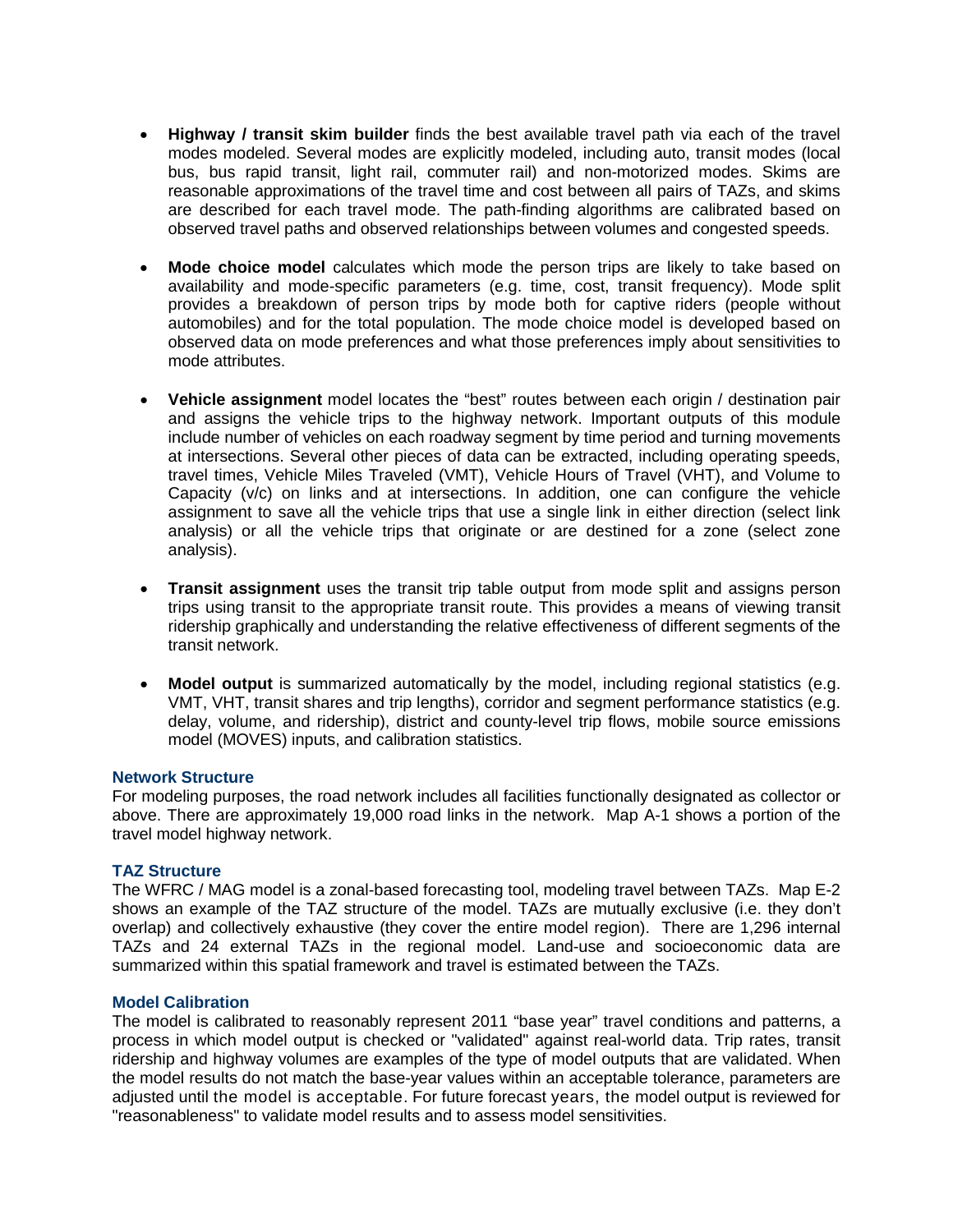## **TRAVEL MODEL HIGHWAY NETWORK**